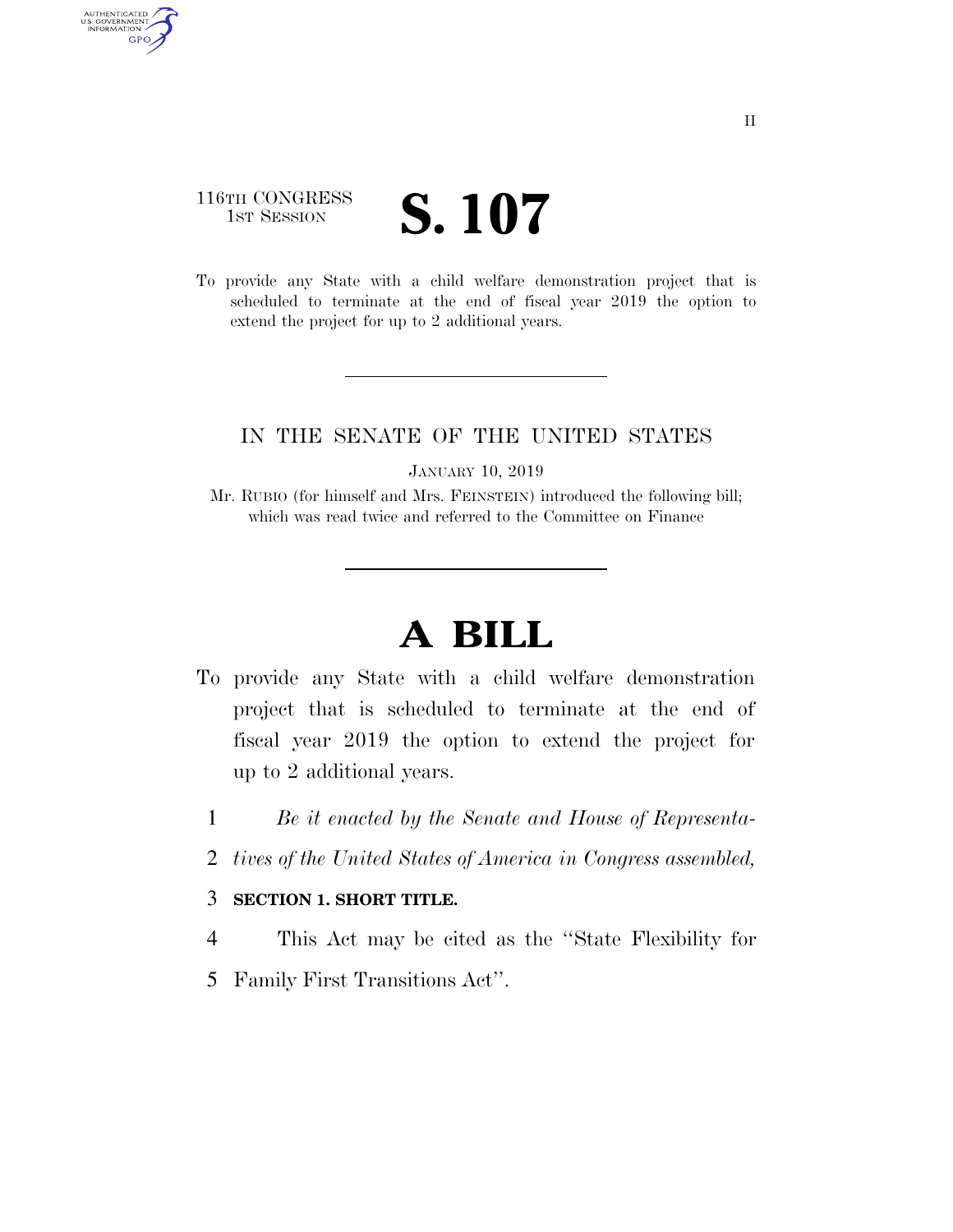| 1              | SEC. 2. STATE OPTION TO EXTEND A CHILD WELFARE DEM-           |
|----------------|---------------------------------------------------------------|
| $\overline{2}$ | <b>ONSTRATION PROJECT.</b>                                    |
| 3              | (a) IN GENERAL.—Section $1130(d)(2)$ of the Social            |
| $\overline{4}$ | Security Act $(42 \text{ U.S.C. } 1320a-9(d)(2))$ is amended— |
| 5              | (1) by striking "In no event" and inserting the               |
| 6              | following:                                                    |
| 7              | "(A) IN GENERAL.—Except as provided in                        |
| 8              | subparagraph $(B)$ , in no event"; and                        |
| 9              | $(2)$ by adding at the end the following:                     |
| 10             | "(B) STATE OPTION TO EXTEND TERMI-                            |
| 11             | NATION DATE.                                                  |
| 12             | "(i) NOTICE OF EXTENSION. Any                                 |
| 13             | State conducting a demonstration project                      |
| 14             | under this section that is scheduled to ter-                  |
| 15             | minate on September 30, 2019, may notify                      |
| 16             | the Secretary at any time prior to August                     |
| 17             | $31, 2019$ , in such form and manner as the                   |
| 18             | Secretary may require, that the State                         |
| 19             | elects to extend the termination date of the                  |
| 20             | demonstration project, on the same terms                      |
| 21             | and conditions, for such additional period                    |
| 22             | as the State may determine, but in no                         |
| 23             | event beyond September 30, 2021.                              |
| 24             | "(ii) TRANSITION PLAN REQUIRED.-                              |
| 25             | conducting a demonstration<br>$\rm No$<br>State               |
| 26             | project described in clause (i) may extend                    |
|                |                                                               |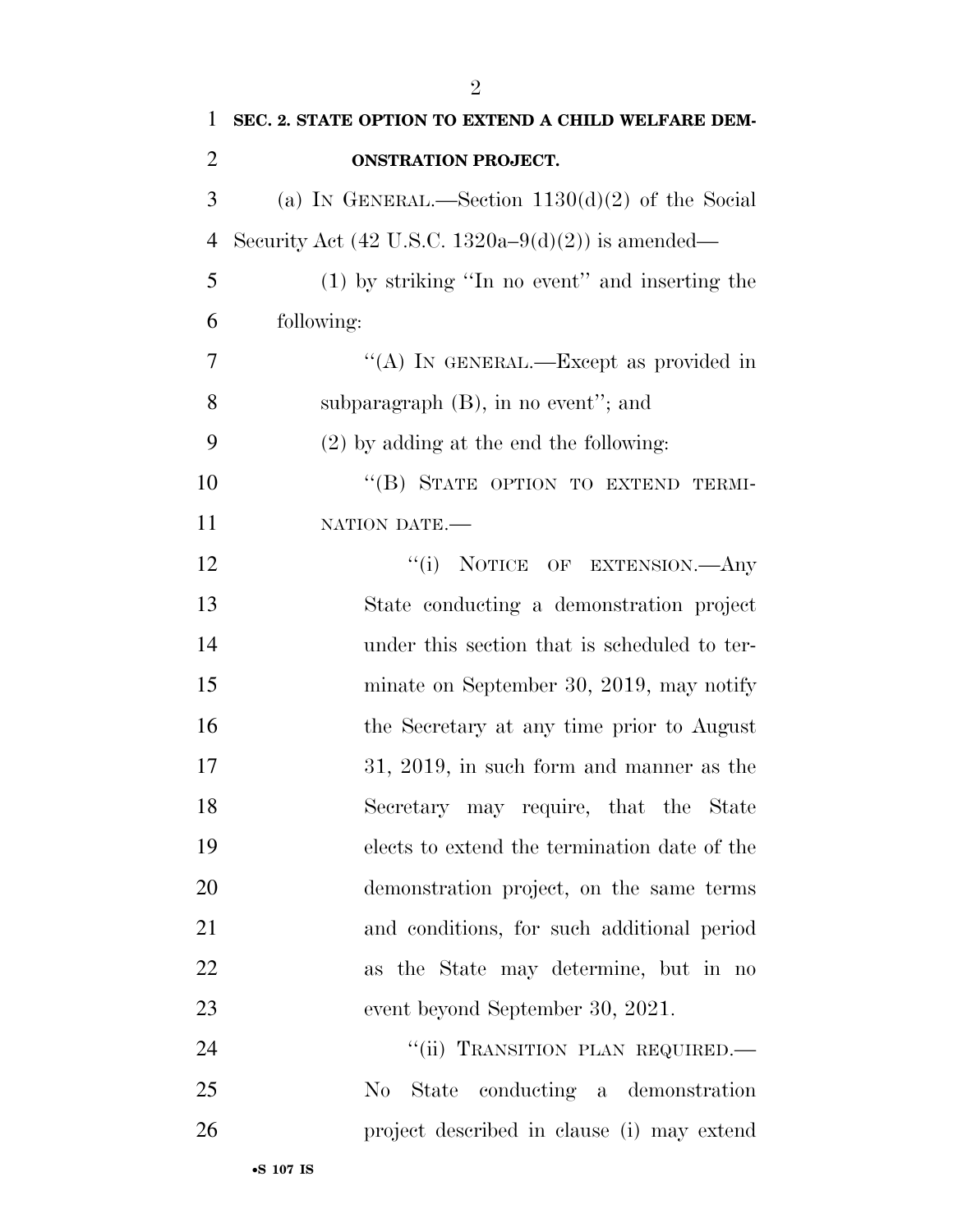- 1 the termination date of the project unless 2 the State includes with the notice provided 3 under clause (i) a plan specifying— 4 ''(I) how the State will transition 5 from the demonstration project to 6 compliance with the requirements of 7 the amendments made by sections 8  $50741(a)$ , 50741(b), and 50742 of 9 Public Law 115–123 by September 10 30, 2021; and 11  $\text{``(II)}$  the measures the State will 12 implement to improve permanency 13 outcomes and reduce emancipation
- 14 from foster care during the remainder 15 of the demonstration project. 16 "(iii) EFFECT OF EXTENSION ON CER-

 TAIN REQUIREMENTS.—If a State submits a notice under clause (i) and a transition plan described in clause (ii) to the Sec-20 retary, then—

21 ''(I) during the period the State 22 continues to conduct a demonstration 23 project under this section, the amend-24 ments made by sections  $50741(a)$ , 25 50741(b), and 50742 of Public Law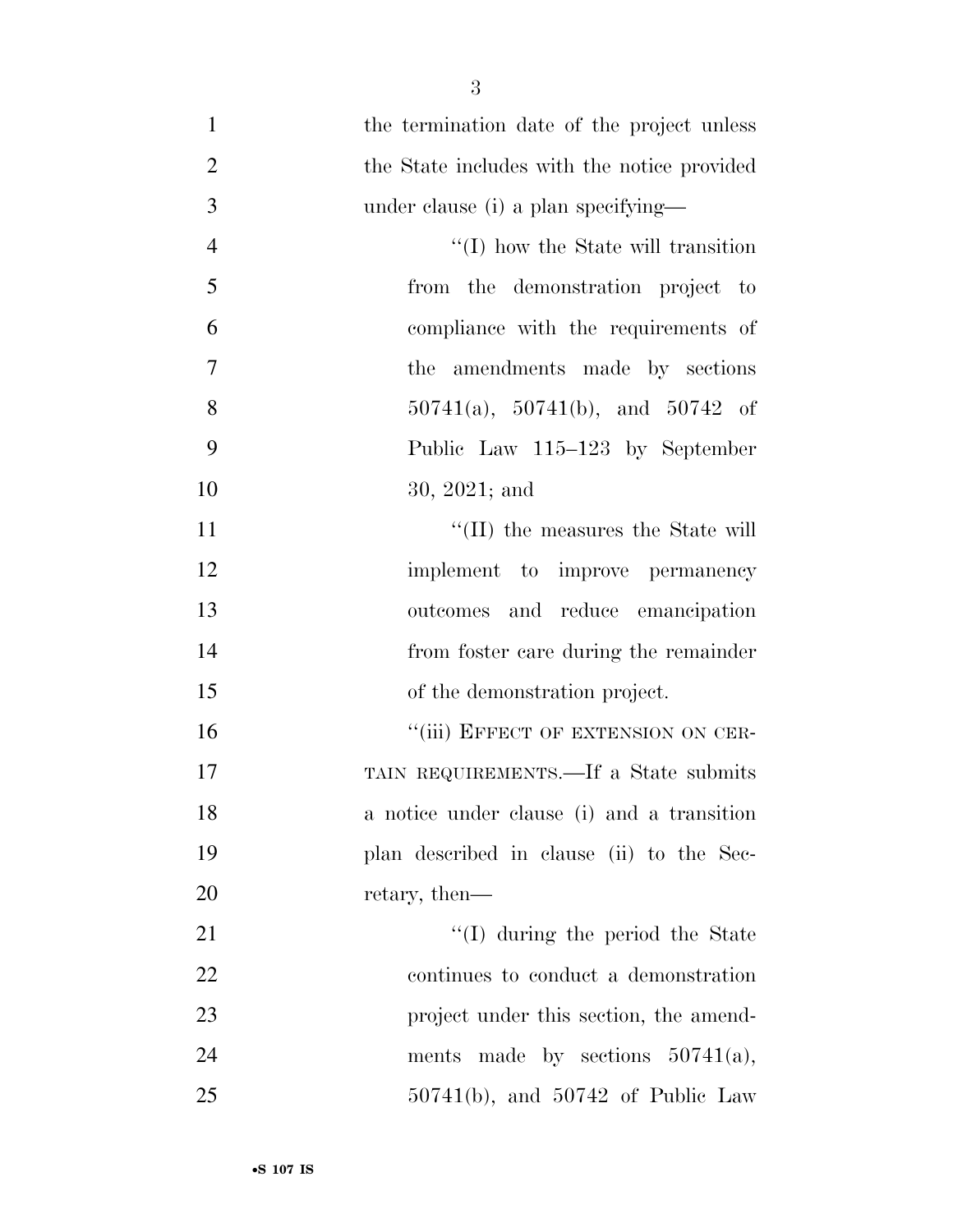| $\mathbf{1}$   | $115-123$ , to the extent such amend-        |
|----------------|----------------------------------------------|
| $\overline{2}$ | ments are inconsistent with the terms        |
| 3              | of the demonstration project, shall not      |
| $\overline{4}$ | apply with respect to that State; and        |
| 5              | "(II) the State shall be deemed              |
| 6              | to have requested a delayed effective        |
| 7              | date under section $50746(b)(2)$ of          |
| 8              | Public Law 115–123 for the same pe-          |
| 9              | riod.                                        |
| 10             | "(iv) APPLICATION TO COUNTY-AD-              |
| 11             | MINISTERED AND HYBRID-ADMINISTERED           |
| 12             | CHILD WELFARE SERVICES.—In the case          |
| 13             | of a demonstration project described in      |
| 14             | clause (i) that is administered by 1 or      |
| 15             | more counties of a State, or that is par-    |
| 16             | tially administered by a State and partially |
| 17             | administered by a 1 or more counties of a    |
| 18             | State, each State with such an administra-   |
| 19             | tive system shall, as a condition of having  |
| 20             | the State plans under parts B and E of       |
| 21             | title IV approved for fiscal year 2020—      |
| 22             | $\lq\lq$ determine whether any coun-         |
| 23             | ty administering the demonstration           |
| 24             | project as of the date of enactment of       |
| 25             | this subparagraph wants to continue          |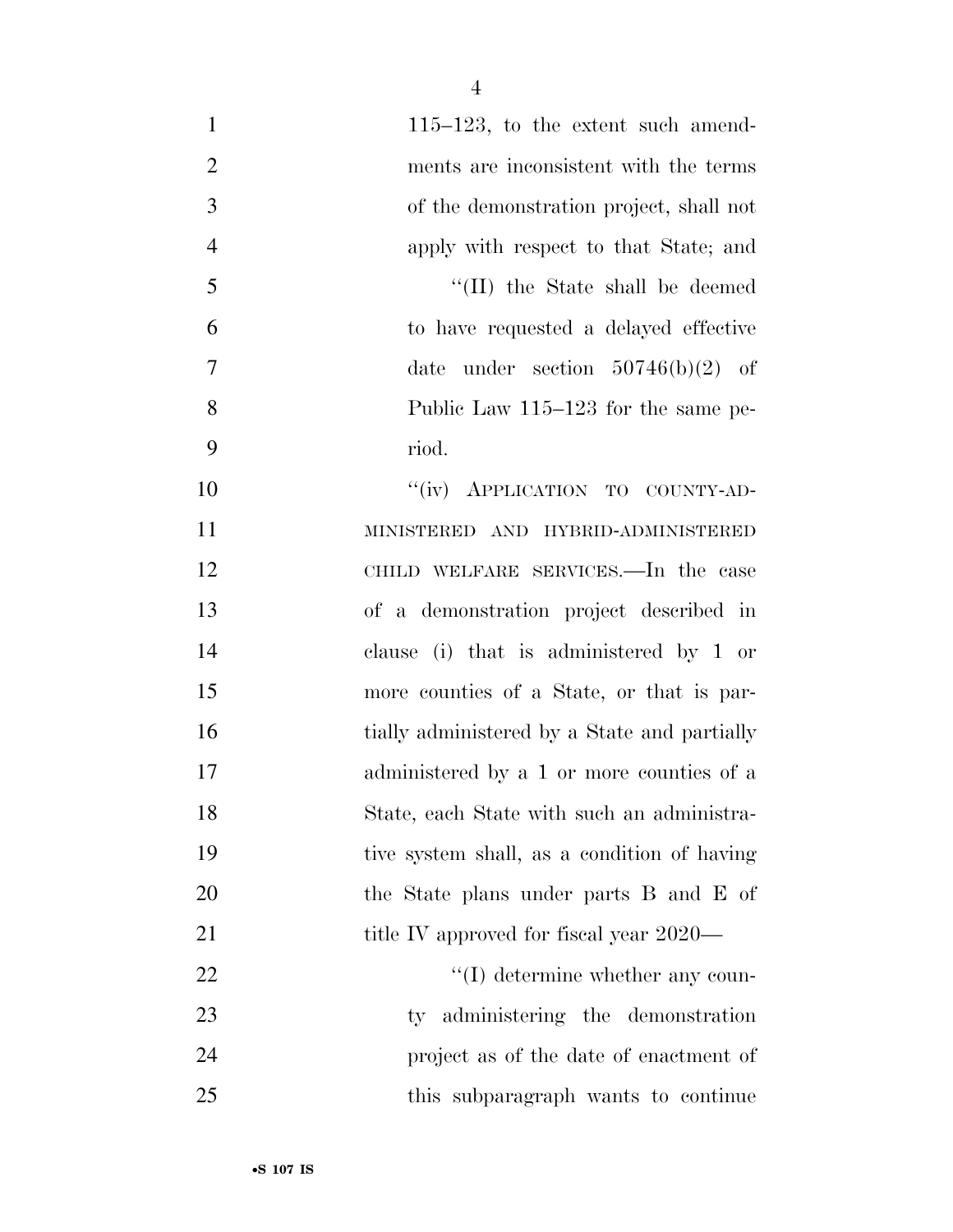| $\mathbf{1}$   | the project, on the same terms and        |
|----------------|-------------------------------------------|
| $\overline{2}$ | conditions, and have the conditions       |
| 3              | described in clause (iii) applied with    |
| $\overline{4}$ | respect to that county while the dem-     |
| 5              | onstration project remains in effect      |
| 6              | (without regard to whether the State)     |
| 7              | submits a notice under clause (i) or      |
| 8              | requests a delayed effective date         |
| 9              | under section $50746(b)(2)$ of Public     |
| 10             | Law $115-123$ ;                           |
| 11             | $\lq\lq$ (II) agree to allow any such     |
| 12             | county to continue to administer the      |
| 13             | demonstration project in that county      |
| 14             | for such additional period as the coun-   |
| 15             | ty may determine (but in no event be-     |
| 16             | yond September 30, 2021);                 |
| 17             | "(III) notify the Secretary, in           |
| 18             | such form and manner as the Sec-          |
| 19             | retary may require, of the counties       |
| 20             | electing to continue to administer the    |
| 21             | demonstration project for an addi-        |
| 22             | tional period and specify what the ad-    |
| 23             | ditional period will be; and              |
| 24             | $\lq\lq$ (IV) include with the notice de- |
| 25             | scribed in subclause (III) a transition   |